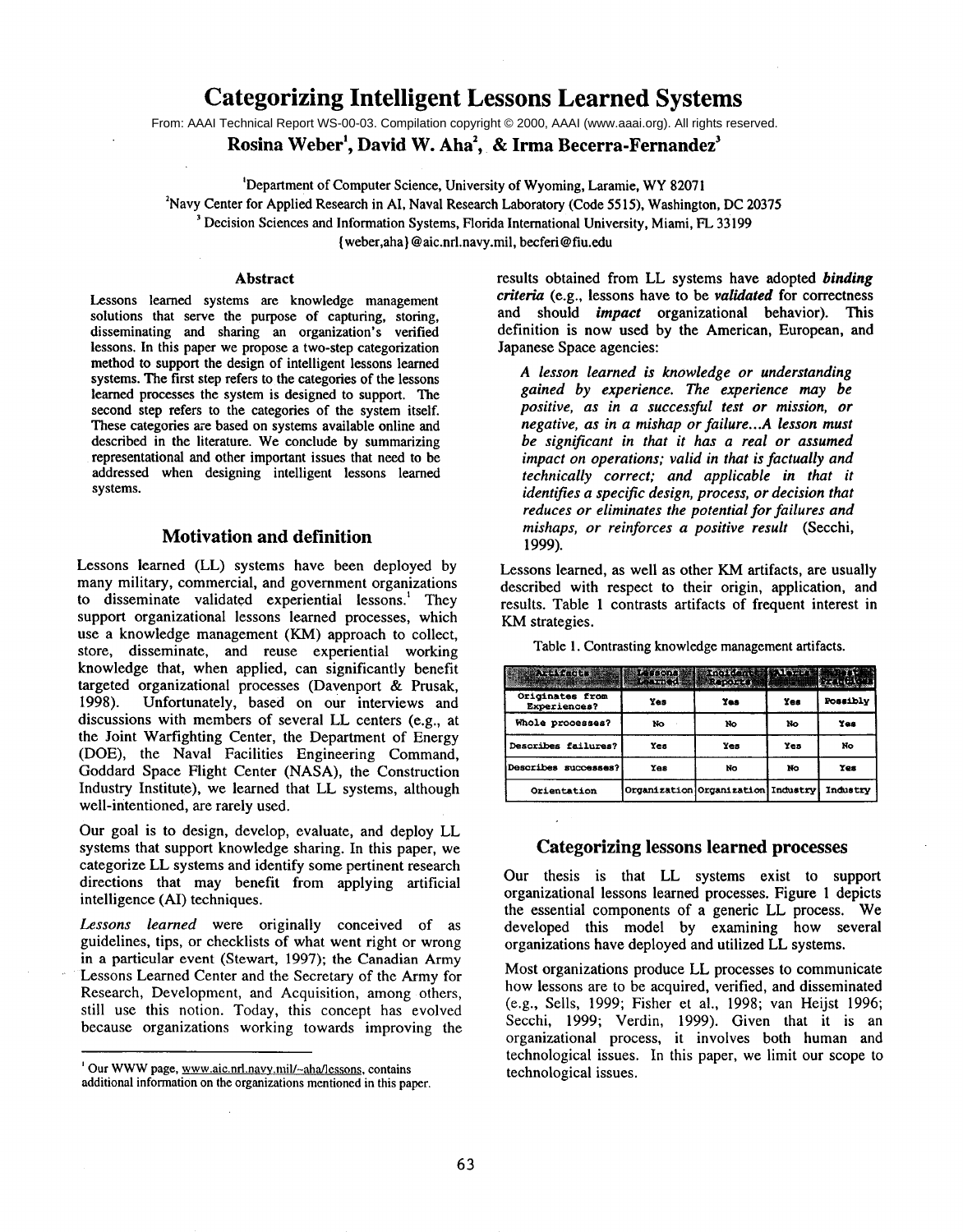

Figure 1: A generic lessons learned process.

According to our model, LL processes implement a strategy for reusing experiential knowledge necessary to support an organization's goals. LL systems can be categorized in accordance with the subset of the five subprocesses that they support, namely *collect, verify, store, disseminate,* and *reuse.*

Collect: This can be performed in at least five ways:

- *I. Passive Collection:* Organization members submit their own lessons using a (e.g., online) form in 2/3 of the organizations surveyed. For example, the Center for Army Lessons Learned (CALL) has an excellent passive collection form with online help and examples.
- *2. Reactive Collection:* Lessons are obtained through interviews (e.g., Vandeville & Shaikh (1999); Tautz al. (2000)).
- *3. After Action Collection.* Typically used in military organizations such as the Air Force and Joint Center for Lessons Learned, this highlights the distinction of when lessons are collected. Different organizations can benefit from a collection during or near the completion of a project (Vandeville & Shaikh, 1999).
- *4. Active Collection:* Two different collect methods are called *active. Active scan* takes place when communication processes are scanned to search for lessons (Knight & Aha, 2000). In contrast, *military active* collection starts by identifying a set of problems and a collection procedure composed of four phases: mission analysis and planning, deployment and unit link-up, collection operations, redeployment and writing the report. CALL implements this collection method.
- *5. Interactive Collection:* Weber et al. (2000) proposed dynamic intelligent elicitation System for resolving ambiguities in real time by interacting with the lesson's author and relevant information sources.

Verify: A team of experts usually performs this subprocess, which focuses on validating lessons for correctness, redundancy, consistency, and relevance. In military organizations, verification categorizes lessons according to task lists (e.g., the Unified Naval Task List). In LL systems designed for training purposes, verification can be used to combine and/or adapt complementary or incomplete lessons.

Store: This sub-process addresses issues related to the representation (e.g., level of abstraction) and indexing lessons, formatting, and the repository's framework. Lesson representations can be structured, semi-structured, or in different media (e.g., text, video, audio). Taskrelevant representations, such as the DOE's categorization by safety priority, are also often used.

Disseminate: We define five categories for dissemination:

- *1.Passive dissemination:* Users search for lessons in a (usually) standalone retrieval tool.
- *2.Active casting:* In this method, adopted by the DOE, lessons are broadcast to potential users via a dedicated list server.
- *3.Active dissemination:* Users are pro-actively notified of relevant lessons, as exemplified in systems described by Weber et al. (2000) and Leake et al. (2000).
- *4. Proactive dissemination:* The system builds a model of the user's interface events to predict when to prompt with relevant lessons. This approach is used to disseminate videotaped stories in the Air Campaign Planning Advisor (ACPA) (Johnson et al., 2000) and by Microsoft (Gery, 1995).
- *5.Reactive dissemination:* When users realize they need additional knowledge, they can invoke a help system to obtain relevant lessons. This is used in the Microsoft Office Suite and in ACPA.

Reuse: We identified four categories of reuse subprocesses:

- *l.Browsable recommendation:* The system displays a retrieved lesson's recommendation that the user is able to read and copy.
- *2.Executable recommendation: The* user can optionally execute a retrieved lesson's recommendation. Proposed in the ALDS architecture (Weber et al., 2000), this capability requires embedding lesson dissemination in a decision support software tool.
- *3. Learning recommendation:* New users can input alternative applications for the lesson.
- *4. Outcome reuse:* This involves recording the outcome of using a lesson, which can help to identify a lesson's utility. In the Lockheed Martin's Oak Ridge LL system, LL coordinators are expected to identify actions taken or planned relative to given lessons.

Using artificial intelligence techniques can potentially enhance LL sub-processes. For example, Sary & Mackey (1995) used conversational case retrieval to improve recall and precision for a passive dissemination sub-process.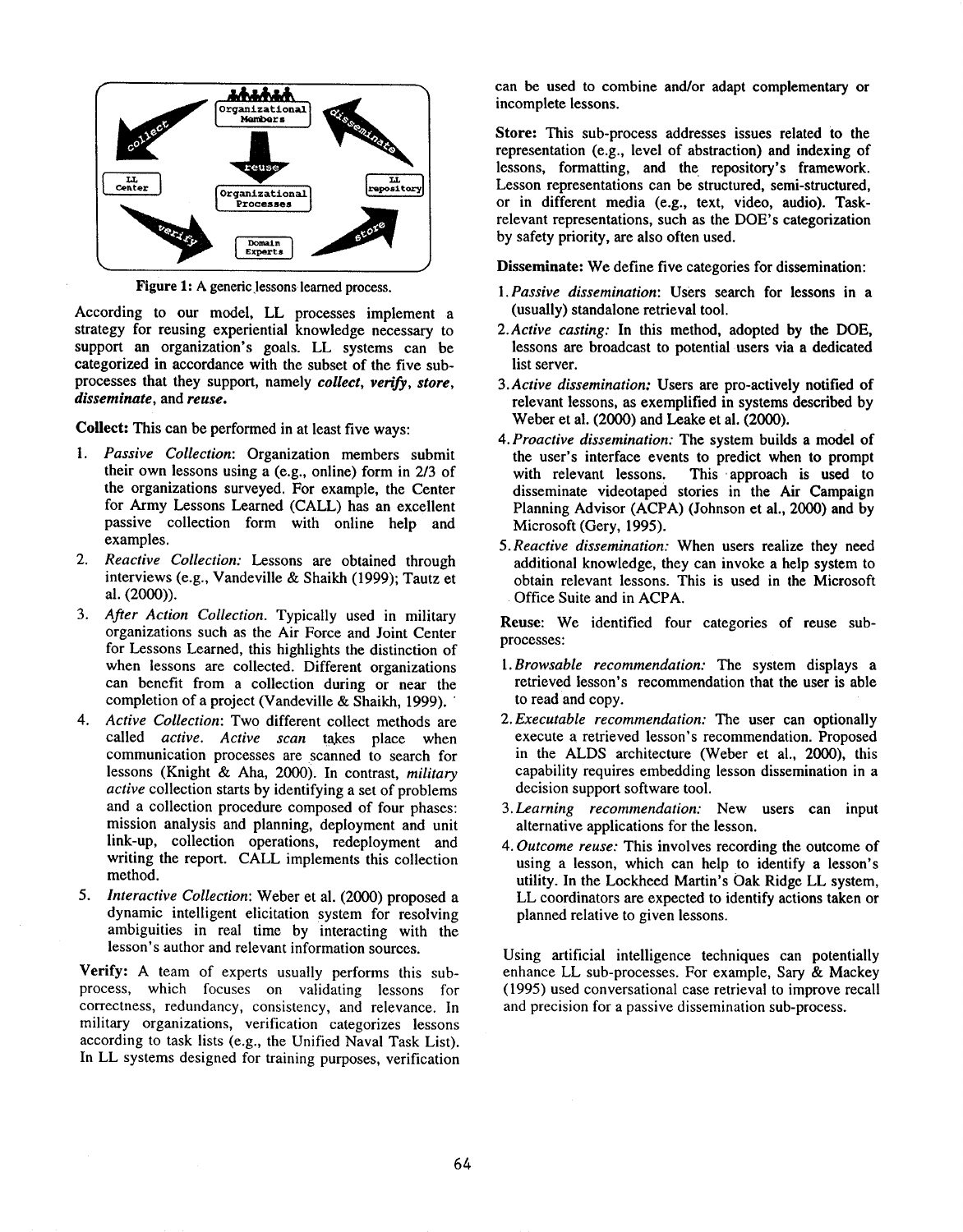### **Categorizing Lessons Learned Systems**

This section describes eight ways for categorizing lessons learned systems.

**Content:** Because lessons are not the only K\_M artifact designed for reuse, some organizations will use similar collection, verification, storage, dissemination, and reuse processes for objects such as incident reports or alerts. *Pure* LL systems only manipulate lessons; they represent 40% of LL systems surveyed (e.g., the Air Combat Command Center for LL, Air Force Center for Knowledge Sharing Lessons Learned (AFCKSLL), U.S. Army Medical LL (AMEDD), Joint Center for LL (JCLL), Automated LL Collection And Retrieval System (ALLCARS), and Reusable Experience with Case-Based Reasoning for Automating LL (RECALL)). *Hybrid* systems (60%) also include other knowledge artifacts (e.g., the DOE Corporate Lessons Learned Collections also store alerts, best practices, and related facts).

**Role:** LL systems differ according to the nature of the processes *(roles)* they support. Those supporting a technical role may include solutions to novel problems that do not correspond to past experience (e.g., Xerox's EUREKA system (Everett & Bobrow, 2000)). Military repositories are often used in planning roles.

**Purpose and scope:** An LL system's organizational objective is to share knowledge that is relevant to the organization's goals. The organization's purpose defines the scope of the LL system. For example, when the French Space Agency (CNES) states that the purpose of their LL system is to improve competitiveness, it means that a lesson that does not generate an impact in the agency's competitiveness is outside their system's scope. Some LL systems support a group of organizations. For example, the European Space Agency maintains a system for its community. On the other hand, some systems (e.g., CALVIN (Leake et al., 2000)) have a task-specific purpose, in this case to share lessons on how to find relevant on-line information resources.

**Duration:** Most LL systems are permanent, although temporary ones may be created due to a temporary job or event (e.g., a temporary LL system was created to support the Army Y2K Project Office).

**Organization type:** Some organizations are adaptable and can quickly incorporate lessons learned in their processes, while others (e.g., the armed forces) employ rigid doctrine that is only slowly updated. Rigid organizations can employ LL systems to collect information for modifying and generating doctrine.

Architecture: LL systems can be standalone or embedded in a targeted process. Embedded systems can use an active, proactive, or reactive dissemination sub-process (Johnson et al., 2000; Weber et al., 2000). Embedded LL systems can alternatively be accessed via a link in a decision support tool (Bickford, 2000).

Attributes and Format: Most lessons (~90%) combine textual and non-textual attributes. They are usually collected in text format and then supplemented with fields to provide additional structure.

**Confidentiality:** Lessons can be classified, unclassified, or restricted. For example, AFCKSLL provides Internet access to unclassified lessons and secret (i.e., SIPRNET) access to classified lessons. The Internet site also provides access to classified lesson titles, along with appropriate links to the SIPRNET site.

Categorizing LL systems can have many benefits. For example, knowing the system's purpose and scope will help to judge whether a search is appropriate. In addition, LL system categories can guide the design of improved systems. Mackey and Bagg (1999) describe other criteria and guidelines for LL systems.

#### **Lessons learned representation**

We have analyzed the lessons stored in surveyed repositories, searching for clues on how to maximize reuse based on the lesson's representation. We first focus on lessons in the planning role, searching for components in these lessons to identify what is the minimum relevant information they embed that is satisfactory to enable reuse.

Planning lessons teach something in the context of executing a plan, where the application of the lesson will modify the way that a task is performed, thus changing an evolving plan. A planning lesson concerns the application of an *originating action,* under a given set of *conditions,* that,'when combined with a *contribution,* yields a *result,* which can be positive or negative. Lessons also contain a *suggestion* that defines, when performing an *applicable task* under similar conditions, how to reuse this lesson. In more detail, the components of a planning lesson are:

Originating action: An action that caused a lesson to be learned.

Result: The result of the originating action: positive or negative. Lessons can be derived from a failure or from a successful result.

**Lesson Contribution:** This is the element that is combined with the originating action to yield the result. A lesson contribution can be a method, a resource, the inclusion of an element onto a checklist, or the review of a document.

Applicable task: The lesson author, as a domain expert, is able to identify the task(s) (decision or process) for which the lesson is applicable. Lesson authors should suggest new tasks when identifying a lesson's applicability.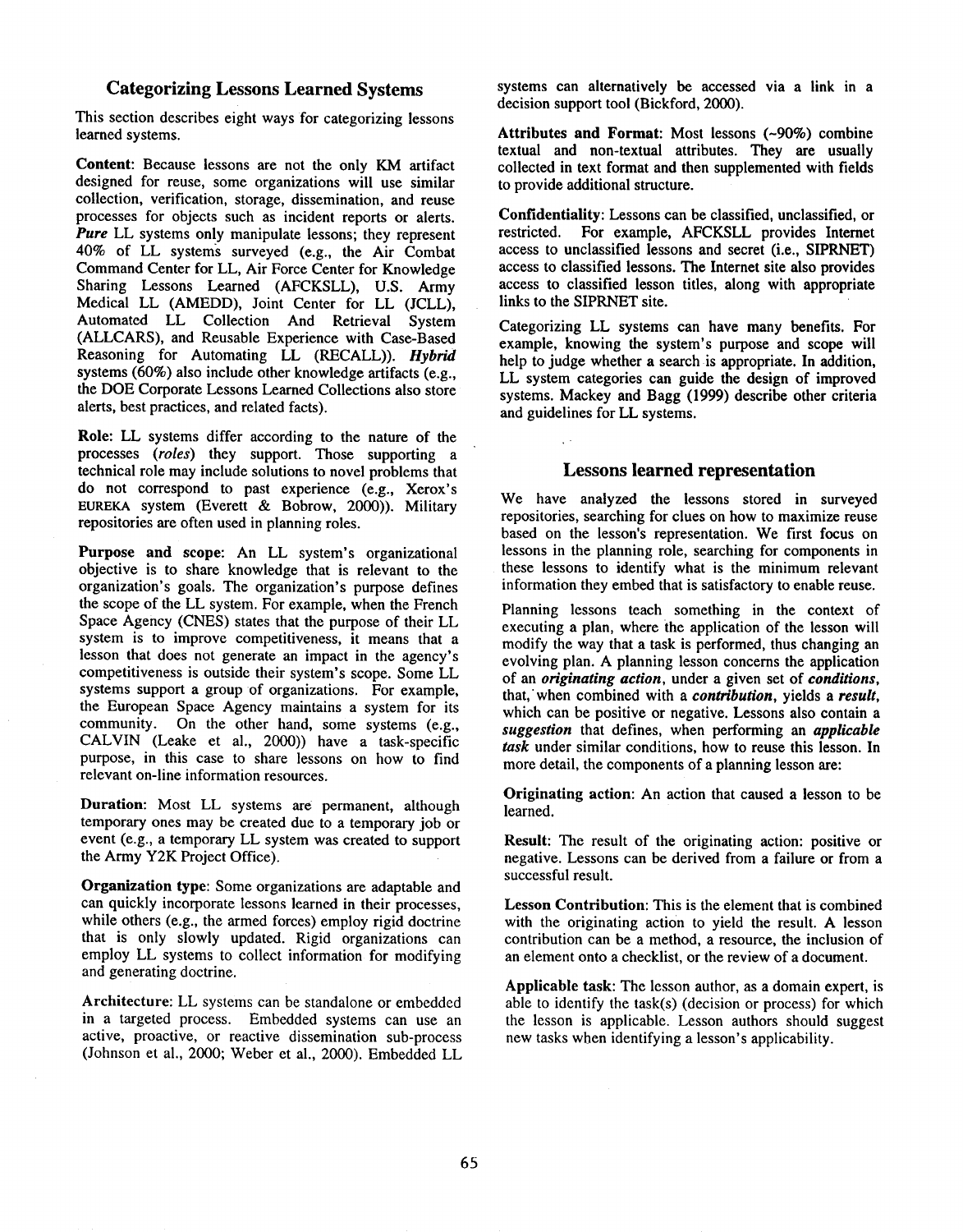**Conditions:** These define the context (e.g., weather variables, or an organizational process) in which applying an originating action, combined with a contribution, will yield a specific result. A lesson may be valid even when a few conditions are not satisfied, but it is likely to be inapplicable if none of the conditions hold.

**Suggestion:** This is an interpretation of the lesson and how to apply/reuse it for the applicable task.

This representation reduces the lesson content to a minimum. Additional comments can be kept in textual fields to be shown to the user. This representation makes lessons learned suitable for computational use and thus promotes lesson reuse. Experiences can be easily converted into lessons. For example, consider lessons from successful experiences, and follow the sequence: *identify the lesson contribution (i.e., the element combined to or characterizing the action that is responsible for the success of the originating action), repeat the originating action, and ensure that the lesson contribution is repeated.*

We illustrate this representation with a lesson from the JCLL's (unclassified) database concerning noncombatant evacuation operations. The selected lesson's summary is: *"The triple registration process was very time consuming and contributed significantly to delays in throughput and to evacuee discomfort under tropical conditions."* Our representation for this lesson is:

**Originating action:** Implement the triple registration process (i.e., register evacuees using the triple registration process)

**Action result (negative):** The process was time consuming, and contributed to evacuee discomfort.

**Contribution:** Triple registration process is problematic.

Applicable task: Evacuee registration.

**Conditions:** Tropical climate.

**Suggestion:** Avoid the triple registration process when registering evacuees. Locate an Immigration and Naturalization Service (INS) screening station at the initial evacuation processing site. Evacuees are required to clear INS procedures prior to reporting to the evacuation processing center.

The expression 'tropical climate' is a condition for reuse. In this lesson, the *applicable task* is the same as the *originating action,* although this is not necessarily true for all lessons. This lesson refers to a negative *result* (e.g., evacuee discomfort). When the *result* is negative, the lesson *contribution* should be avoided. Thus, the first statement of the *suggestion* is inferred. The alternative method is provided in the lesson text. The choice of the phrase 'suggestion' instead of 'recommendation' is due to feedback from lessons learned customers (Sampson, 1999).

The technical role is defined by a technical context; accordingly, technical lessons are typically delivered through jobs or projects. We have learned from repositories such as EUREKA (Everett & Bobrow, 2000) and COOL AIR's LL system (Watson, 2000) that many technical lessons are expressed as <problem, cause, solution> triplets. These examples indicate at least one representative type of technical lesson. Further research on technical lessons might indicate other types that require different representations.

## **Open issues in designing intelligent lessons learned systems**

This paper describes categorizations to help identify an adequate design methodology for intelligent **lessons** learned (LL) systems. Besides the issues related categorization, our research has also highlighted some other relevant issues that deserve attention.

**Level of abstraction of the lessons:** This refers to **the** generality vs. specificity required to best promote **lesson** reuse. Generic lessons are easier to recall but reduce precision (Weber, 1998). In case-based reasoning systems, generic lessons increase the need for adaptation.

Author's **contact information:** Some LL **centers** (2/3) choose to disclose the contact information of the lesson author, while others (e.g., ALLCARS, RECALL) consider anonymous contributions to be more reliable. The major drawback in disclosing an author's identity relates to concerns that the lesson will be used to evaluate a person's job performance.

Obsolete lessons: This becomes an issue when systems gain robustness that can increase retrieval time or decrease precision. At the organizational level, the question of whether lessons are obsolete should be addressed in the verification sub-process.

Textual lessons: The European Space Agency LL process employs an active (scan) collection of lessons from project-completion documents and other sources of knowledge (e.g., alerts, audit reports). Their task is extract relevant lessons learned from these documents. Other techniques are useful for filtering document contents in active casting dissemination processes. For example, Ashley (2000) discusses how textual case-based reasoning and information extraction techniques can aid the reuse of textual lessons.

**Information Retrieval:** Besides case retrieval, two other methods that can enhance retrieval include using ontologies, as discussed in (Eilerts & Ourston, 2000), and latent semantic analysis, as described in (Strait et al., 2OOO).

**Maintenance:** A military report on LL systems (GAO, 1995) suggests using subject areas to address specific problems, claiming that it helps to identify trends in performance weaknesses, and also facilitate maintenance.